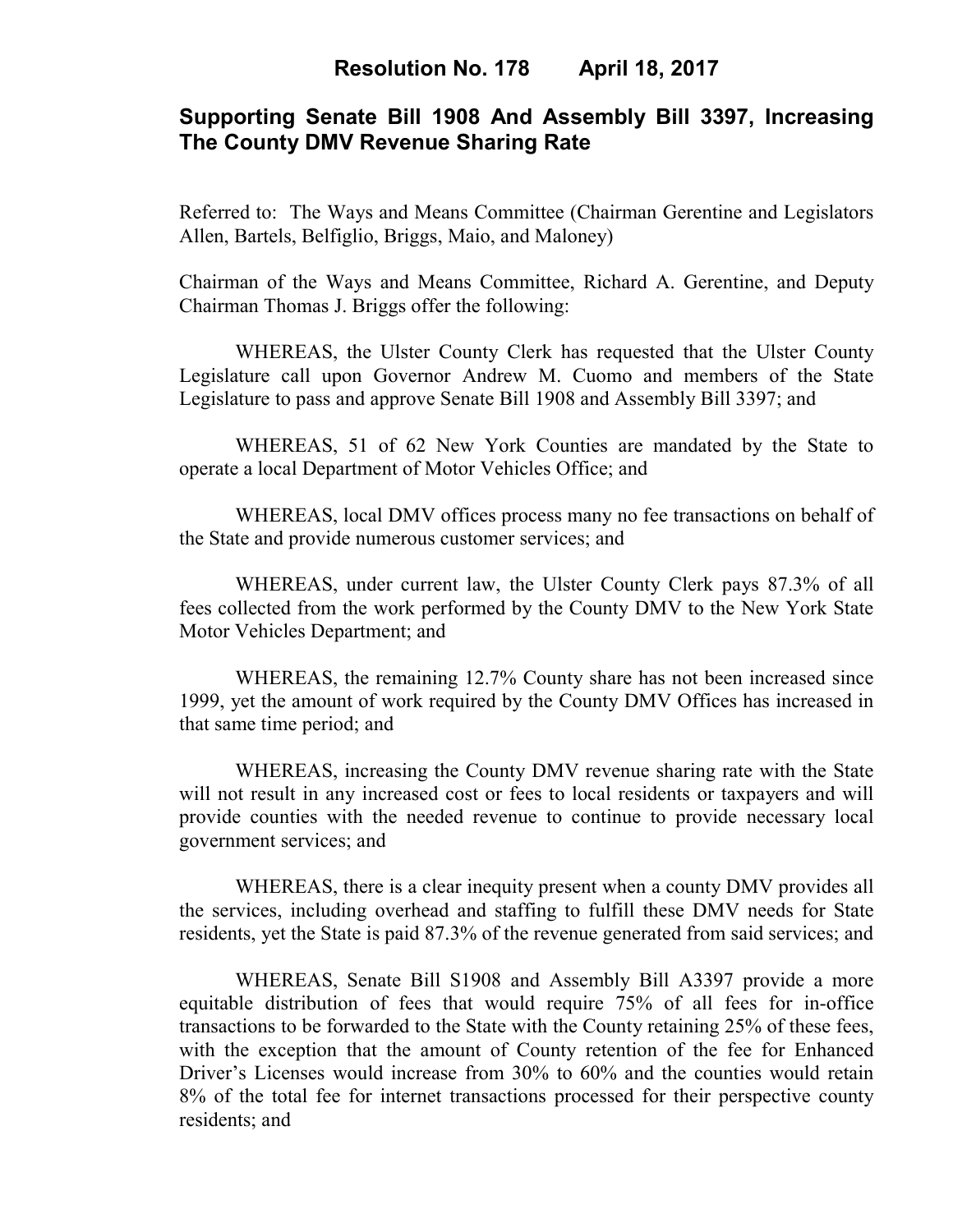### **- Page 2 -**

# **Resolution No. 178 April 18, 2017**

# **Supporting Senate Bill 1908 And Assembly Bill 3397, Increasing The County DMV Revenue Sharing Rate**

WHEREAS, counties recognize the important function of the State DMV in providing both support to counties and resident services; accordingly any loss the State DMV operational budget incurs from increasing county revenue should be made whole through the State General Fund; now, therefore, be it

RESOLVED, the Ulster County Legislature calls upon members of the State Legislature to pass Senate Bill 1908 and Assembly Bill 3397; and, be it further

RESOLVED, that the Clerk of the Ulster County Legislature forward copies of this resolution to Governor Andrew M. Cuomo, the New York State Executive Deputy Commissioner of Motor Vehicles, New York State Senators George A. Amedore, John J. Bonacic, William J. Larkin, Jr. and James Seward, and New York State Assemblymen Kevin A. Cahill, Frank K. Skartados, Brian D. Miller, and Peter Lopez,

and move its adoption.

#### ADOPTED BY THE FOLLOWING VOTE:

AYES: 22 NOES: 0 (Absent: Legislator Briggs)

Passed Committee: Ways and Means on April 11, 2017

FINANCIAL IMPACT: \$770,000.00- APPROXIMATE ADDITIONAL REVENUE